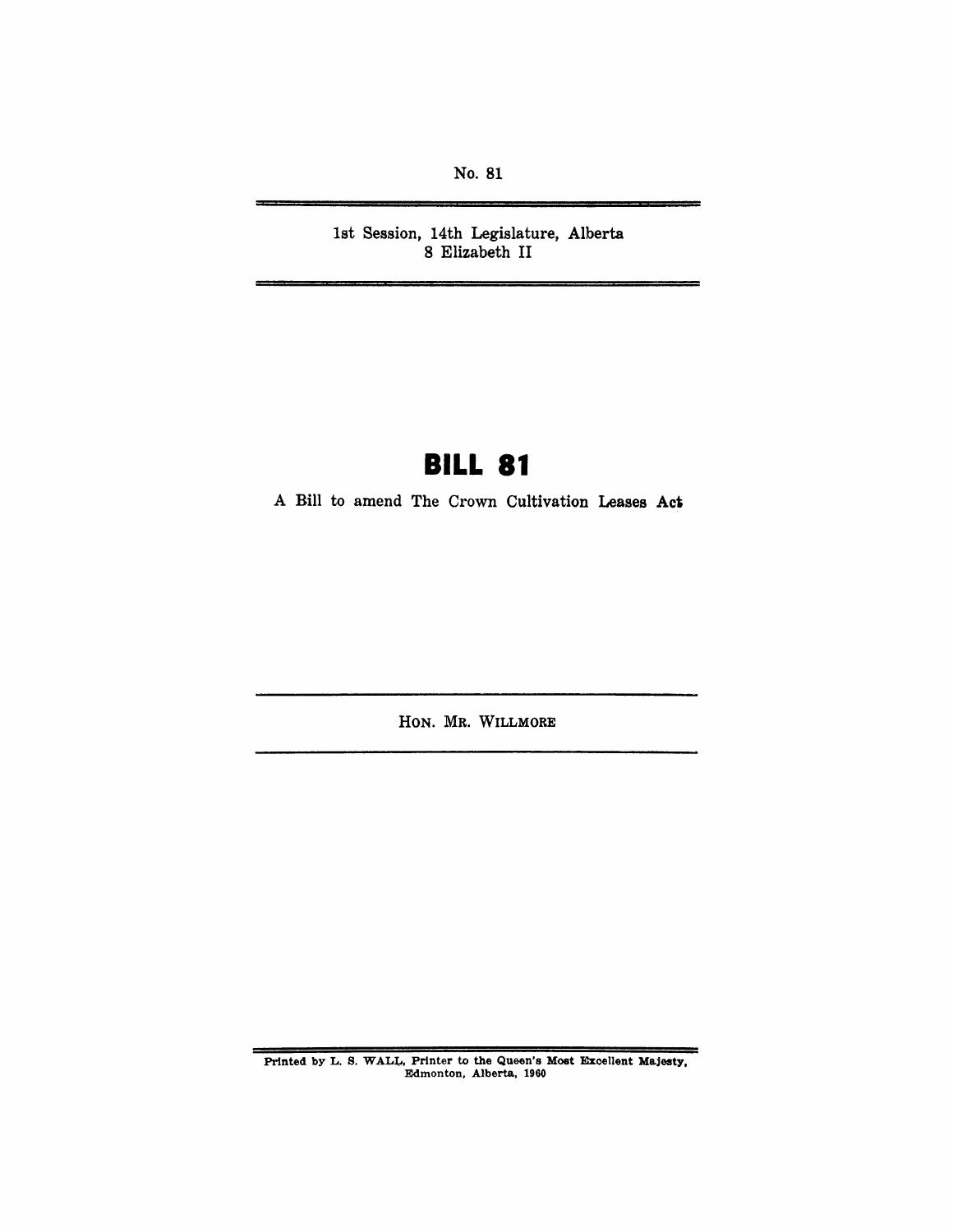#### **Explanatory Note**

**I.** When land is held under a crop share cUltivation lease, the assessed value is determined and the Minister may pay to the taxing authority the equivalent of the municipal taxes on that assessment. This provision would let that statement of assessment be appealed. Section 5 presently reads:

"5. (1) Notwithstanding the provisions of any other Act, if land is held under a crop share cultivation lease, the assessed value of the land shall be determined, in the same manner as provided by The Assessment Act, as i

(2) A statement of the assessed value of the land in the form used for a notice of assessment under The Assessment Act and a statement of what the taxes would be if the land were not Crown land shall be sent to the Depart

(3) The Minister may pay to the taxing authorities in whose area the land is situate, the amount shown in the statement of what the taxes would be if the land were not Crown land.".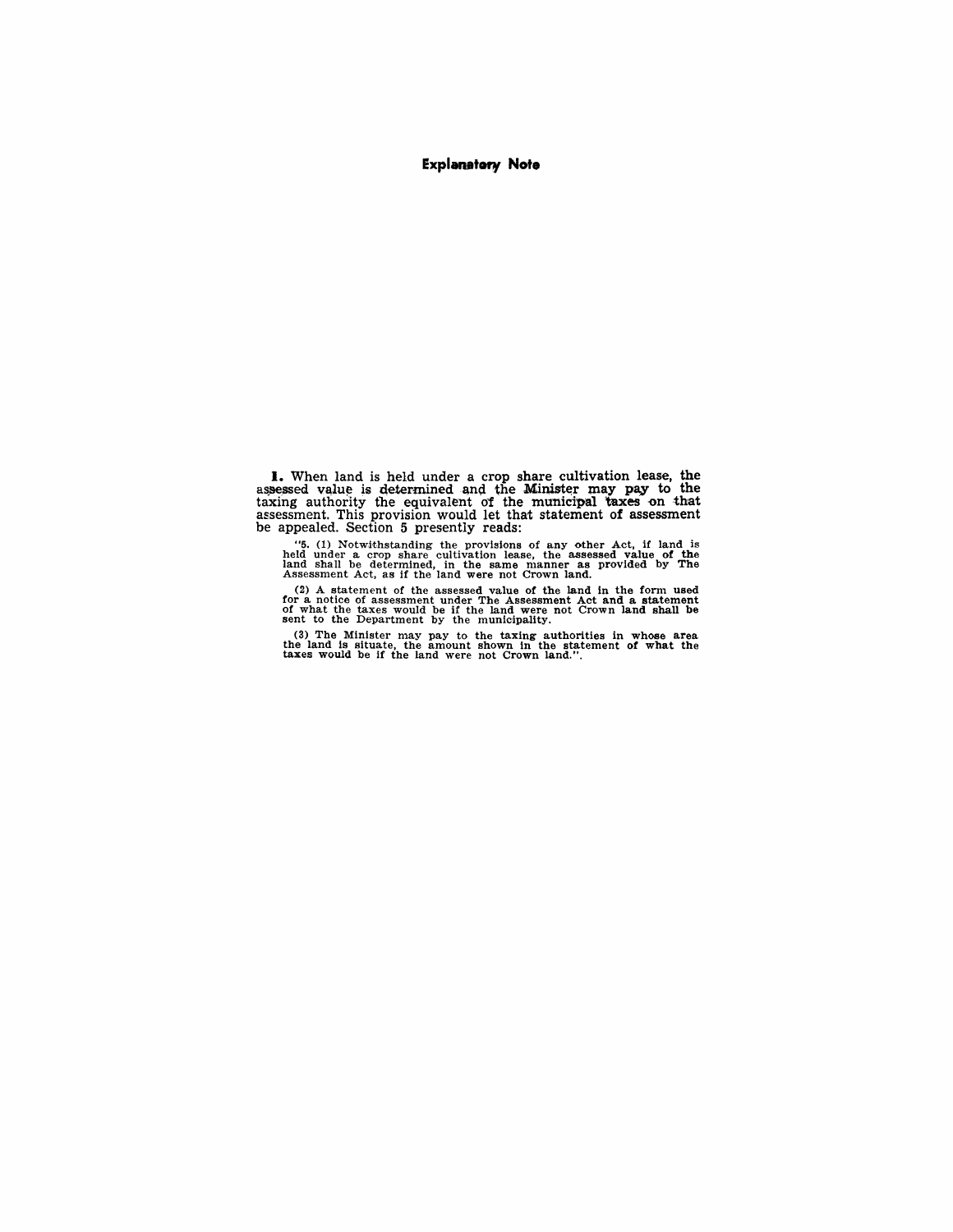# **BILL**

### No. 81 of 1960

#### An Act to amend The Crown Cultivation Leases Act

### *(Assented to , 1960)*

**HER** MAJESTY, by and with the advice and consent of the Legislative Assembly of the Province of Alberta, enacts as follows:

*1. The Crown Cultivation Leases Act,* being chapter 71 of the Revised Statutes, is amended as to section 5 by adding immediately after subsection (3) the following new subsection:

( 4) The Minister and the lessee of the land held under a crop share cultivation lease have the same right of appeal and complaint under *The Assessment Act* as an owner of assessable land has under that Act.

**2.** This Act comes into force on the day upon which it is assented to.